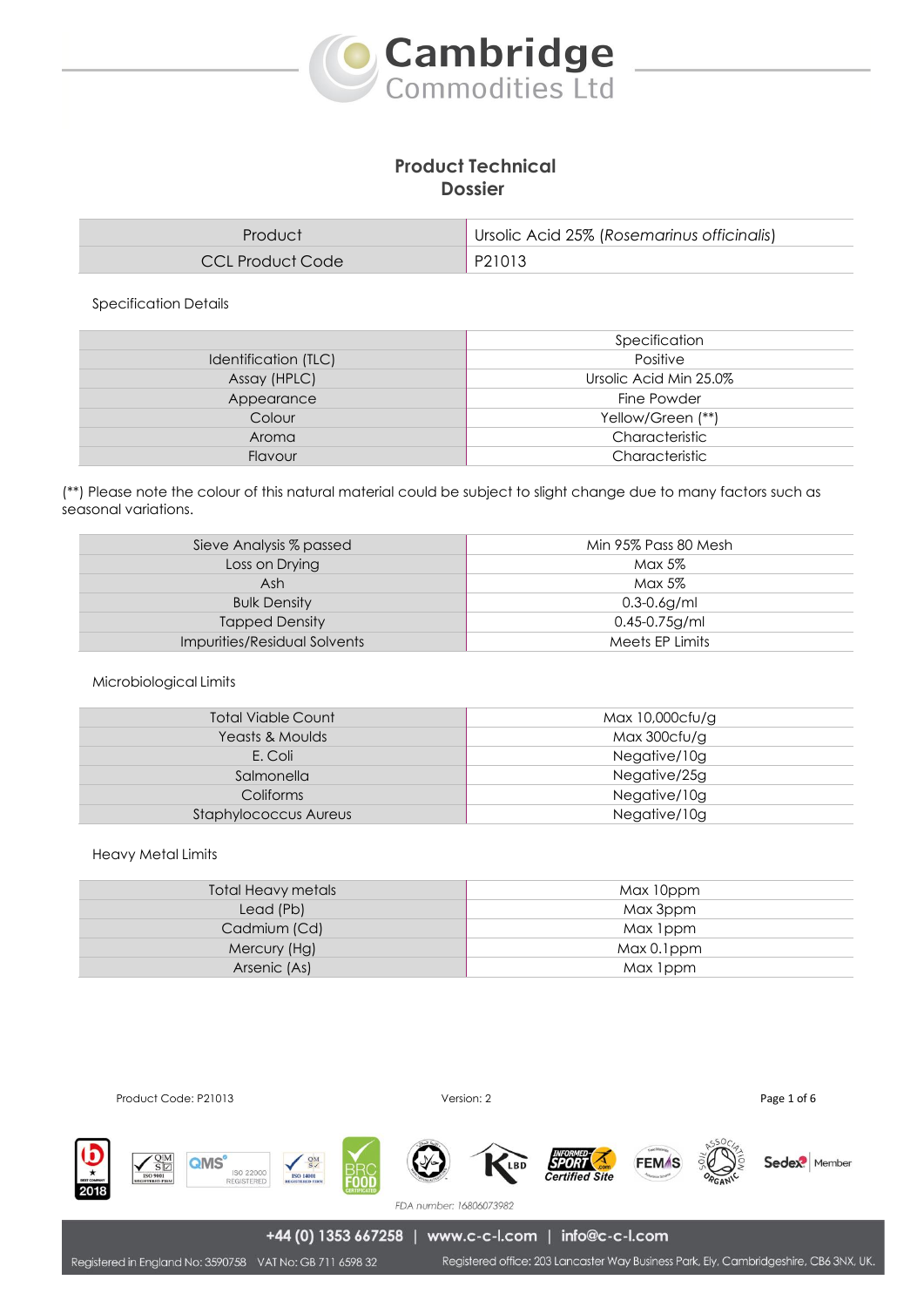

### Additional Technical Information

| Raw Material Full Botanical / Chemical Name | Rosemarinus officinalis                                                                                                                      |
|---------------------------------------------|----------------------------------------------------------------------------------------------------------------------------------------------|
| Part Used                                   | Leaf                                                                                                                                         |
| The material is Food Grade                  | Yes                                                                                                                                          |
| Ratio of Material                           | 20:1                                                                                                                                         |
| Solvent used                                | 30% Water/70% Ethanol                                                                                                                        |
| Country of Origin                           | China                                                                                                                                        |
| Country of Manufacture                      | China                                                                                                                                        |
| Solubility in Alcohol                       | Partially Soluble                                                                                                                            |
| Solubility in Water                         | Insoluble                                                                                                                                    |
| Shelf Life from Date of Manufacture         | Min 2 Years                                                                                                                                  |
| Pharmacopeia Standard Used                  | CP / EP                                                                                                                                      |
| Suitable for Vegetarians?                   | Yes                                                                                                                                          |
| Suitable for Vegans?                        | Yes                                                                                                                                          |
| <b>Storage Conditions</b>                   | This material is to be stored in a tightly sealed<br>bag/container and to be kept in a cool place away from<br>moisture and direct sunlight. |

#### Composition Origin, Function and Percentages

| <b>Ingredients</b>    | % composition |                                     |
|-----------------------|---------------|-------------------------------------|
| Rosemary Leaf Extract | 100%          | Leaf of the Rosemarinus officinalis |

Please note that surveillance testing may mean that not all the parameters stated on this specification are tested for every batch.

The allergen information is supplied by the manufacturer, we have not tested for each individual allergen to ensure they are not present. The information given is based on a documented risk assessment and is accurate to the best of our knowledge. If you intend to make a voluntary "free from" claim on your pack, additional testing may need to be carried out. For technical and labelling guidance, you should always speak to the competent authority for the market or member state in which the final products are placed.

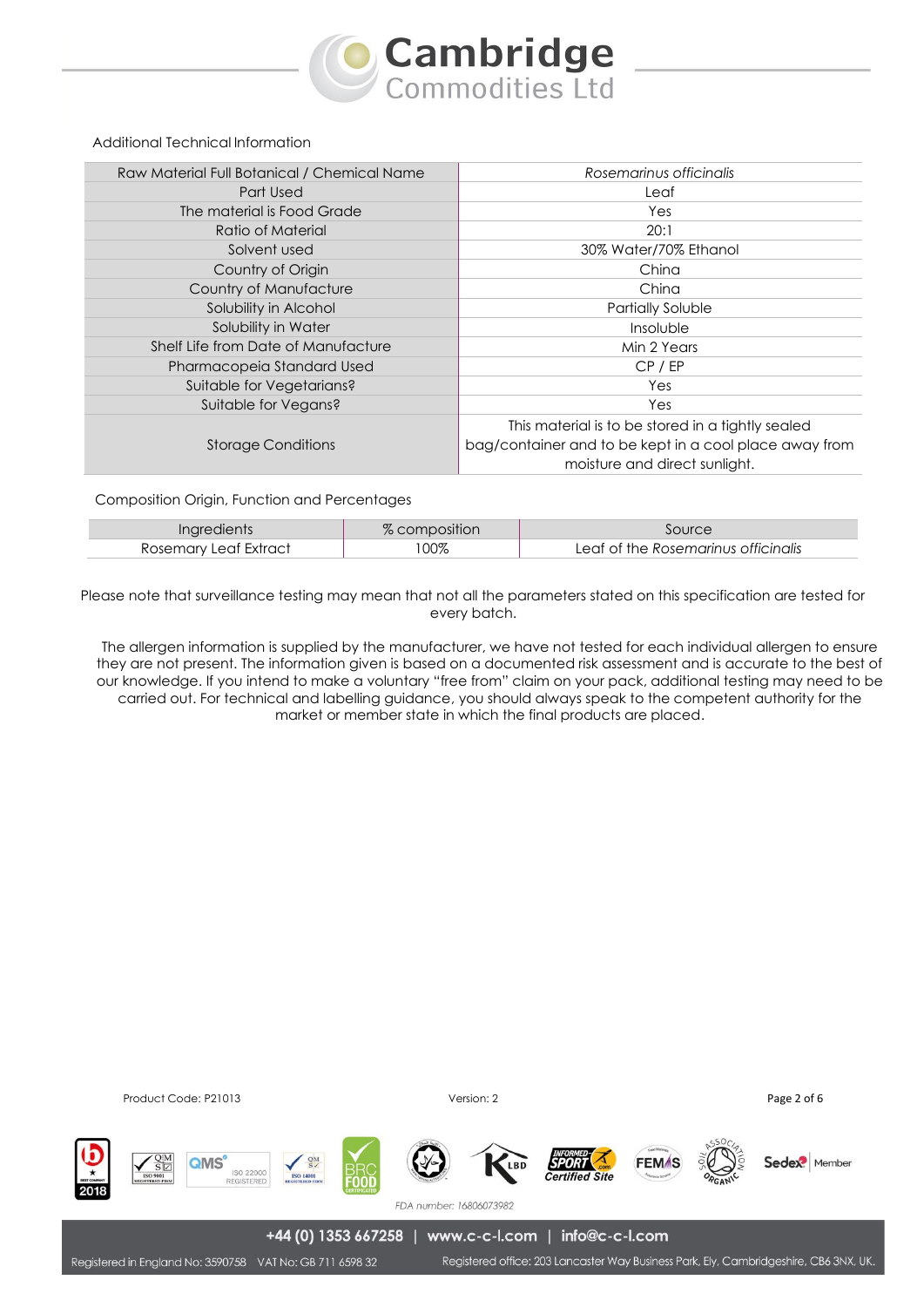# **Cambridge**<br>Commodities Ltd

| Allergens                                                                                                                                                                                                                                                                                                                             | Product<br>Contains<br>YES/NO | Listed Item on<br>Site at<br>Manufacturer<br>YES/NO | Where applicable, is<br>there risk of cross-<br>contamination?<br>YES/NO or N/A |
|---------------------------------------------------------------------------------------------------------------------------------------------------------------------------------------------------------------------------------------------------------------------------------------------------------------------------------------|-------------------------------|-----------------------------------------------------|---------------------------------------------------------------------------------|
| Peanuts and Peanut Derivatives (including possible cross contamination)                                                                                                                                                                                                                                                               | <b>No</b>                     | No.                                                 | N/A                                                                             |
| Nut and Nut Derivatives<br>Almond (Amygdalus communis L.), Hazelnut (Corylus avellana), Walnut (Juglans regia), Cashew<br>(Anacardium occidentale), Pecan nut (Carya illinoiesis (Wangenh.) K. Koch), Brazil nut<br>(Bertholletia excelsa), Pistachio nut (Pistacia vera), Macadamia nut and Queensland nut<br>(Macadamia ternifolia) | <b>No</b>                     | <b>No</b>                                           | N/A                                                                             |
| Sesame Seeds and Sesame Seed Derivatives                                                                                                                                                                                                                                                                                              | <b>No</b>                     | <b>No</b>                                           | N/A                                                                             |
| Milk and Milk Derivatives (including lactose)                                                                                                                                                                                                                                                                                         | <b>No</b>                     | No.                                                 | N/A                                                                             |
| Egg and Egg Derivatives                                                                                                                                                                                                                                                                                                               | <b>No</b>                     | No.                                                 | N/A                                                                             |
| Cereals and Derivatives containing OR POTENTIALLY CONTAMINATED WITH Gluten<br>(wheat, wheatgrass, faro, freekeh, spelt, kamut, rye, oats, barley, barley grass)                                                                                                                                                                       | <b>No</b>                     | No.                                                 | N/A                                                                             |
| Soya and Soya Derivatives                                                                                                                                                                                                                                                                                                             | <b>No</b>                     | Yes                                                 | N/A                                                                             |
| Lupin and Lupin Derivatives                                                                                                                                                                                                                                                                                                           | <b>No</b>                     | <b>No</b>                                           | N/A                                                                             |
| Mustard and Mustard Derivatives                                                                                                                                                                                                                                                                                                       | <b>No</b>                     | No.                                                 | N/A                                                                             |
| Celery or Celery Derivatives (including Celeriac)                                                                                                                                                                                                                                                                                     | <b>No</b>                     | No.                                                 | N/A                                                                             |
| <b>Fish and Fish Derivatives</b>                                                                                                                                                                                                                                                                                                      | <b>No</b>                     | <b>No</b>                                           | N/A                                                                             |
| Molluscs and their Derivatives                                                                                                                                                                                                                                                                                                        | <b>No</b>                     | No.                                                 | N/A                                                                             |
| Crustaceans and their Derivatives                                                                                                                                                                                                                                                                                                     | <b>No</b>                     | <b>No</b>                                           | N/A                                                                             |
| Sulphur Dioxide and Sulphites (E220, E228) at levels > 10mg/kg or 10mg/litre                                                                                                                                                                                                                                                          | <b>No</b>                     | <b>No</b>                                           | N/A                                                                             |

| Additives / Contaminants / Dietary Requirements / Intolerances                                                                    | Product<br>Contains<br>YES/NO | Listed Item on<br>Site at<br>Manufacturer<br>YES/NO | Where applicable, is<br>there risk of cross-<br>contamination?<br>YES/NO or N/A |
|-----------------------------------------------------------------------------------------------------------------------------------|-------------------------------|-----------------------------------------------------|---------------------------------------------------------------------------------|
| Additives / E Numbers                                                                                                             | <b>No</b>                     | <b>No</b>                                           | N/A                                                                             |
| Antioxidants                                                                                                                      | <b>No</b>                     | <b>No</b>                                           | N/A                                                                             |
| <b>Ethylene Oxide</b>                                                                                                             | No                            | No                                                  | N/A                                                                             |
| Gelatine                                                                                                                          | <b>No</b>                     | <b>No</b>                                           | N/A                                                                             |
| Flavourings (Artificial / Nature Identical / Natural / Smoked)                                                                    | <b>No</b>                     | <b>No</b>                                           | N/A                                                                             |
| Maize / Corn and any Derivatives                                                                                                  | <b>No</b>                     | Yes                                                 | <b>No</b>                                                                       |
| Legumes / Pulses                                                                                                                  | <b>No</b>                     | <b>No</b>                                           | N/A                                                                             |
| <b>Rice and Rice Derivatives</b>                                                                                                  | <b>No</b>                     | <b>No</b>                                           | N/A                                                                             |
| Added Salt                                                                                                                        | <b>No</b>                     | <b>No</b>                                           | N/A                                                                             |
| Added Sugar / artificial or natural sweeteners                                                                                    | <b>No</b>                     | <b>No</b>                                           | N/A                                                                             |
| Aspartame                                                                                                                         | No                            | No                                                  | N/A                                                                             |
| BHA / BHT (E320 / E321)                                                                                                           | <b>No</b>                     | <b>No</b>                                           | N/A                                                                             |
| Caffeine                                                                                                                          | <b>No</b>                     | <b>No</b>                                           | N/A                                                                             |
| Colours (Artificial / Nature Identical / Natural / Smoked)                                                                        | <b>No</b>                     | <b>No</b>                                           | N/A                                                                             |
| Dextrose                                                                                                                          | <b>No</b>                     | <b>No</b>                                           | N/A                                                                             |
| other Seeds and Seed Derivatives (Poppy Seeds, Cotton Seeds, Sunflower Seeds)                                                     | <b>No</b>                     | <b>No</b>                                           | N/A                                                                             |
| Kiwi fruit                                                                                                                        | <b>No</b>                     | <b>No</b>                                           | N/A                                                                             |
| Polyols (sugar alcohols)                                                                                                          | <b>No</b>                     | <b>No</b>                                           | N/A                                                                             |
| Grapefruit                                                                                                                        | <b>No</b>                     | <b>No</b>                                           | N/A                                                                             |
| Sorbic Acid (E200, E203)                                                                                                          | <b>No</b>                     | <b>No</b>                                           | N/A                                                                             |
| Any other Preservatives                                                                                                           | <b>No</b>                     | <b>No</b>                                           | N/A                                                                             |
| Ethanol                                                                                                                           | Yes                           | Yes                                                 | Used for extraction<br>process                                                  |
| Honey                                                                                                                             | <b>No</b>                     | <b>No</b>                                           | N/A                                                                             |
| Lactose                                                                                                                           | <b>No</b>                     | <b>No</b>                                           | N/A                                                                             |
| <b>Yeast and Yeast Derivatives</b>                                                                                                | <b>No</b>                     | Yes                                                 | N <sub>O</sub>                                                                  |
| All Animal Products (Beef, Pork, Poultry or other) and Derivatives (which may<br>include growth/yield hormones, antibiotics etc.) | <b>No</b>                     | No                                                  | N/A                                                                             |
| Bovine Products or Derivatives (which may include growth/yield hormones,<br>antibiotics etc.)                                     | <b>No</b>                     | No                                                  | N/A                                                                             |

Product Code: P21013 **Page 3 of 6** Product Code: P21013













Sedex<sup>2</sup> Member

FDA number: 16806073982

+44 (0) 1353 667258 | www.c-c-l.com | info@c-c-l.com

Registered office: 203 Lancaster Way Business Park, Ely, Cambridgeshire, CB6 3NX, UK.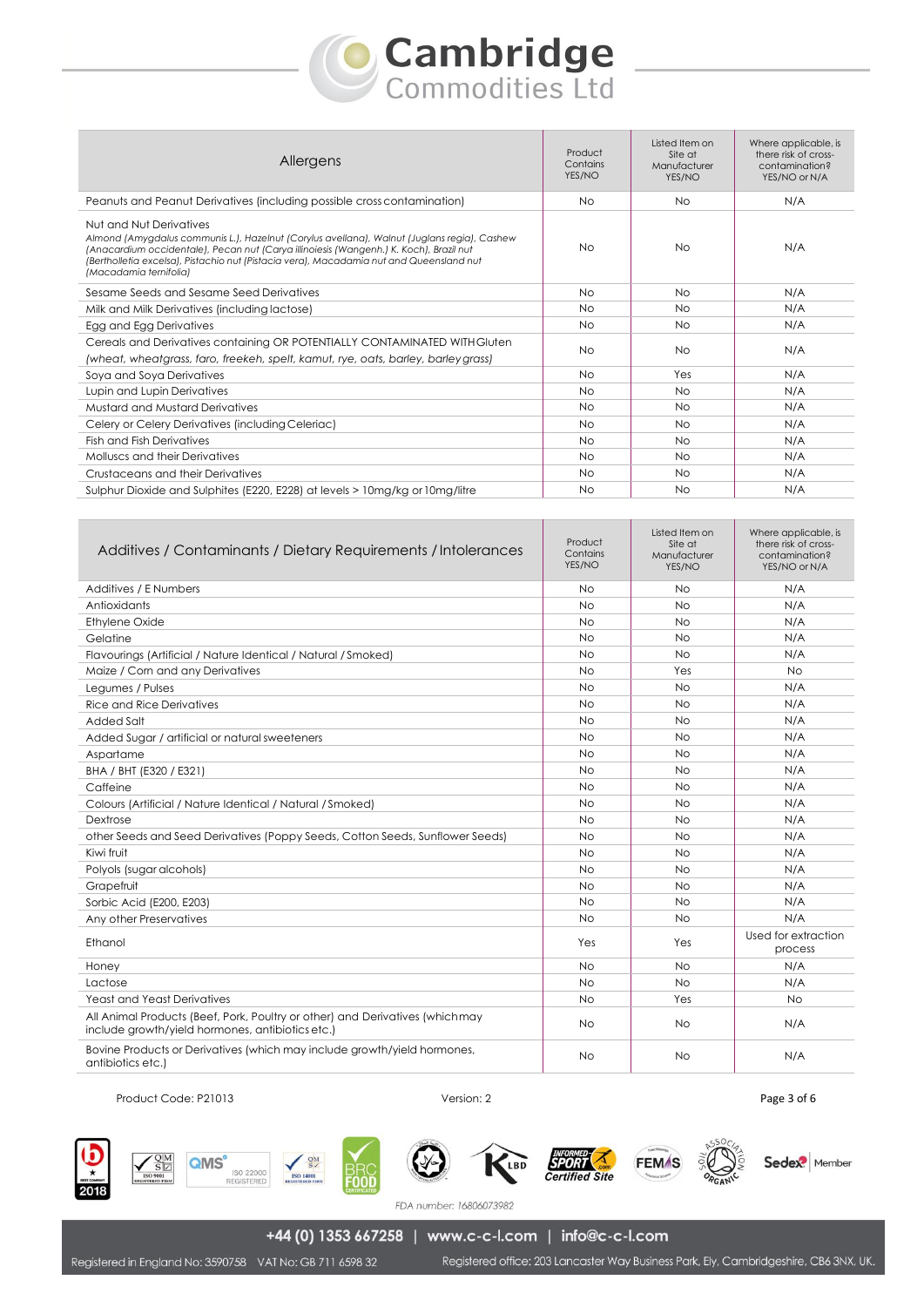# **Cambridge**<br>Commodities Ltd

## **Statements**

| Confirmation of BSE / TSE Status<br>This is to certify that this product complies with all relevant current UK and EU Legislative requirements in<br>regard to Transmissible Spongiform Encephalopathies (TSE) and Bovine Spongiform Encephalopathy<br>(BSE) for human food, and so is free of TSE/BSE.                                                                                                                                                                                                            | Yes |
|--------------------------------------------------------------------------------------------------------------------------------------------------------------------------------------------------------------------------------------------------------------------------------------------------------------------------------------------------------------------------------------------------------------------------------------------------------------------------------------------------------------------|-----|
| This is also to certify that, during the course of their manufacture, the above-mentioned product did not<br>come into contact with any materials, which could be derived from TSE/BSE risk materials.                                                                                                                                                                                                                                                                                                             | Yes |
| <b>Confirmation of GM Status</b><br>This is to certify that this product is not manufactured from GM raw materials and is therefore not subject<br>to labelling under current regulations.                                                                                                                                                                                                                                                                                                                         | Yes |
| Confirmation of Non-Irradiation Status<br>This is to certify that this product, whole or in part, has not been subjected to Ionising Radiation as per<br>European Directives.                                                                                                                                                                                                                                                                                                                                      | Yes |
| Confirmation of Nandrolone Status<br>This is to certify that this product, whole or in part, has not come into contact with Nandrolone or any of<br>its precursors in any way.                                                                                                                                                                                                                                                                                                                                     | Yes |
| Confirmation of IOC Product Status<br>This is to certify that this product, whole or in part, has not come into contact with any product/s, which<br>is banned by the IOC (International Olympics Committee) and or WADA.                                                                                                                                                                                                                                                                                          | Yes |
| Confirmation of Animal Testing Status<br>This is to certify that all the products sold by Cambridge Commodities have not been tested on animals<br>in any part of its manufacture in accordance with current regulations.                                                                                                                                                                                                                                                                                          | Yes |
| <b>Confirmation of Pesticides Status</b><br>This is to certify that the above-mentioned product complies with the EU max residue limits (MRLs) on<br>pesticides.                                                                                                                                                                                                                                                                                                                                                   | Yes |
| Confirmation of Nanoparticles Status<br>This is to certify that unless otherwise stated, the above-mentioned product is free of nanoparticles.<br>Commission Recommendation, defines as follows: "Nanomaterial' means a natural, incidental or<br>manufactured material containing particles, in an unbound state or as an aggregate or as an<br>agglomerate and where, for 50 % or more of the particles in the number size distribution, one or more<br>external dimensions is in the size range 1 nm - 100 nm". | Yes |
| Packaging Status<br>We hereby certify that the packaging used in the above-mentioned material conforms to EU<br>regulations and subsequent amendments on food grade packaging                                                                                                                                                                                                                                                                                                                                      | Yes |
| Confirmation of PAH status<br>This is to certify that the above-mentioned product complies with the max PAH limits set by the EU<br>regulations                                                                                                                                                                                                                                                                                                                                                                    | Yes |

Product Code: P21013 **Page 4 of 6** Product Code: P21013



Sedex<sup>2</sup> Member

+44 (0) 1353 667258 | www.c-c-l.com | info@c-c-l.com

Registered in England No: 3590758 VAT No: GB 711 6598 32

Registered office: 203 Lancaster Way Business Park, Ely, Cambridgeshire, CB6 3NX, UK.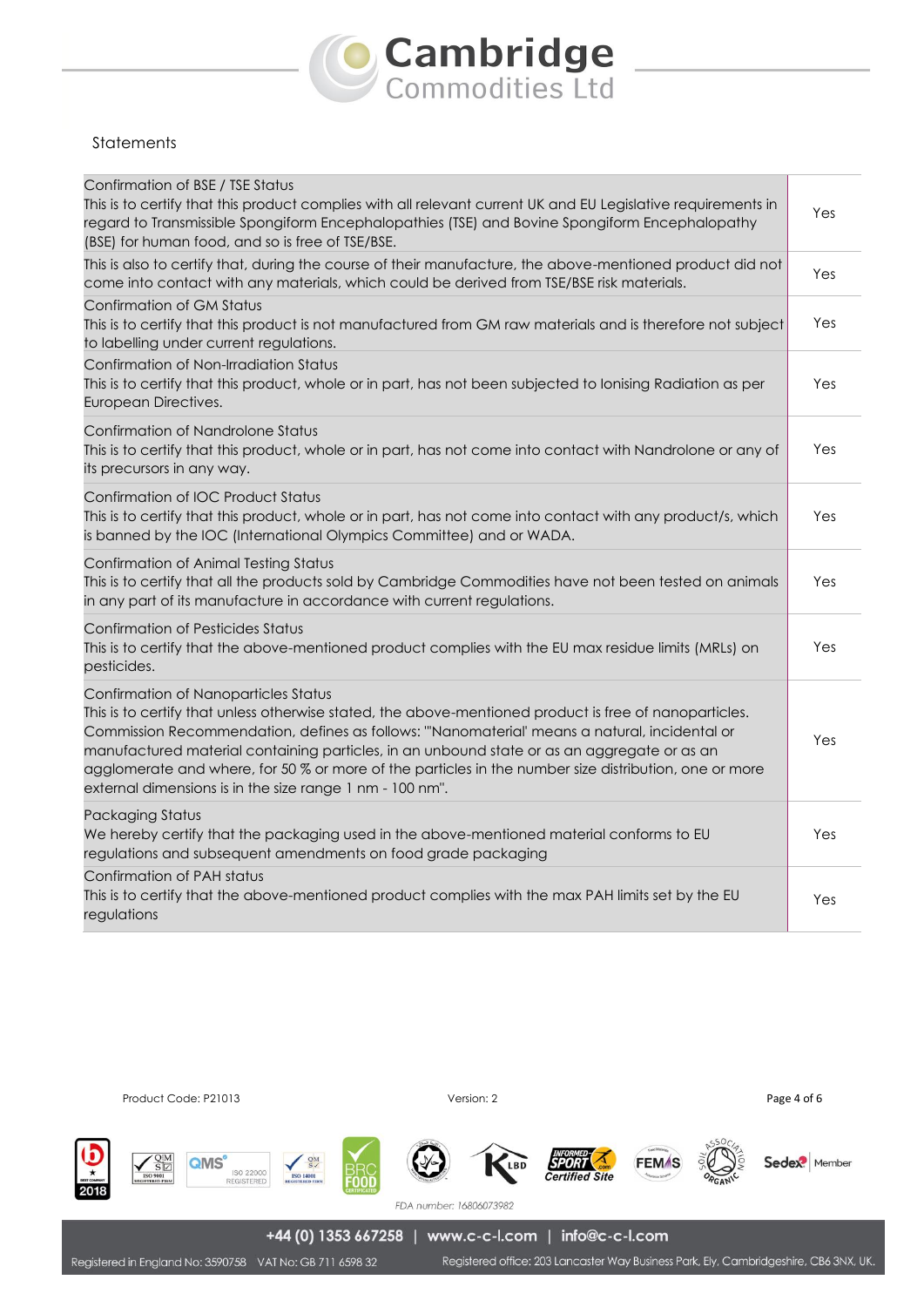

Product Flow Chart